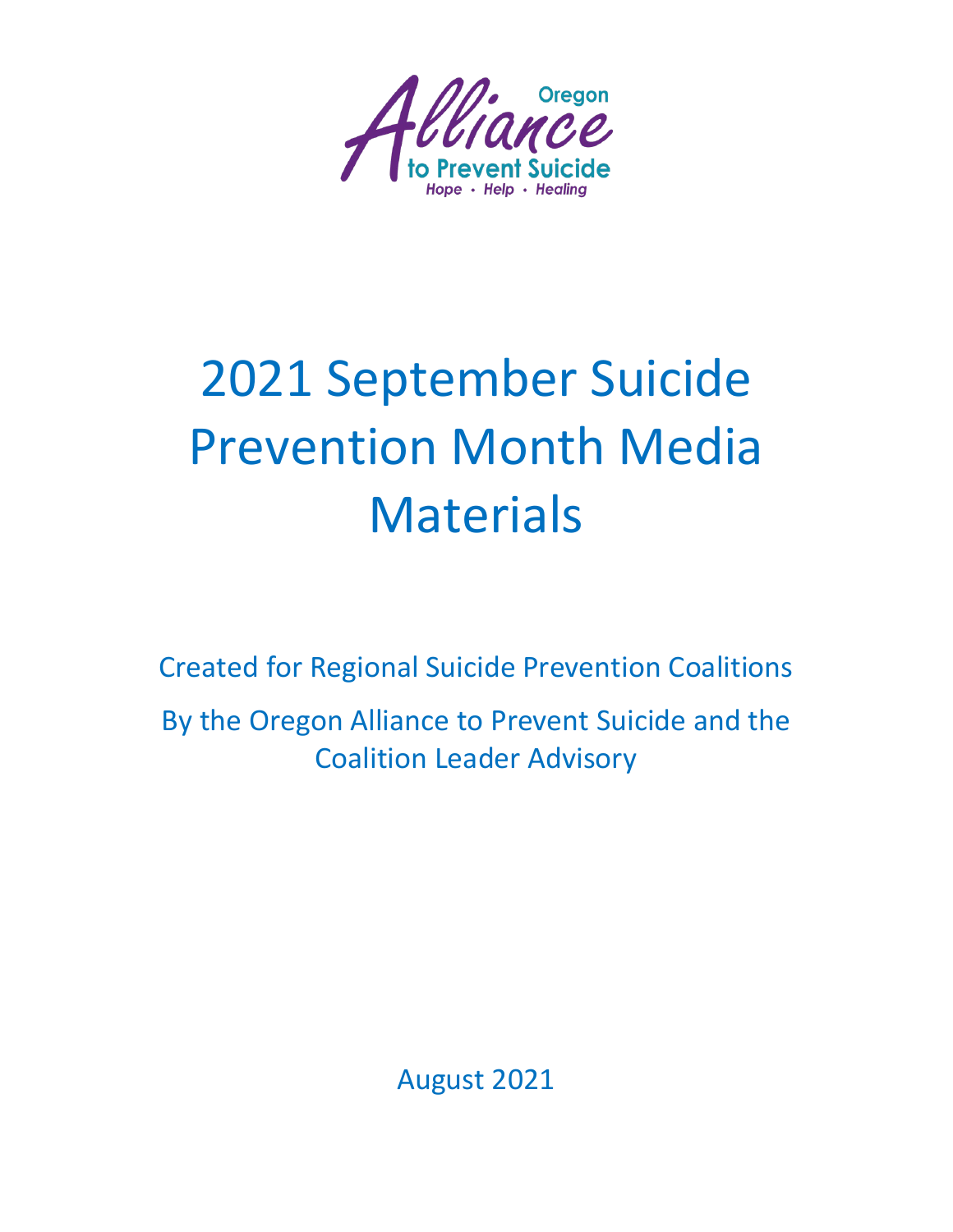## **Preparing for the Event**

What: Signs of Hope Campaign for Suicide Prevention Month September 2021 When: Thursday, September 9<sup>th</sup> Time: Coalition specific. Where: Coalition specific.

Partnering with the Alliance:

- 1. Do you need signs ordered for you? Tell Jenn at [jfraga@aocmhp.org](mailto:jfraga@aocmhp.org) by Wednesday, August 18<sup>th</sup>. Go [here](https://www.dontgiveupsigns.com/product-page/sign-variety-packs-8) to see the signs that will be ordered.
	- a. Signs will be delivered to Jenn and she will connect with you to plan delivery.
- 2. Do you want a blank sign to write your own messages or community resource? Let Jenn know and she will connect with you about logistics.
- 3. Take photos of your event and send them to Jenn at *jfraga@aocmhp.org*. Photos will be shared on the [Alliance Website](https://oregonalliancetopreventsuicide.org/) and our listserv.
- 4. Will you be holding signs during a specific time? Please complete [this form](https://forms.gle/Wu7bcGuWYxuuTojeA) so we can share a schedule on our **Alliance Website** and our listserv.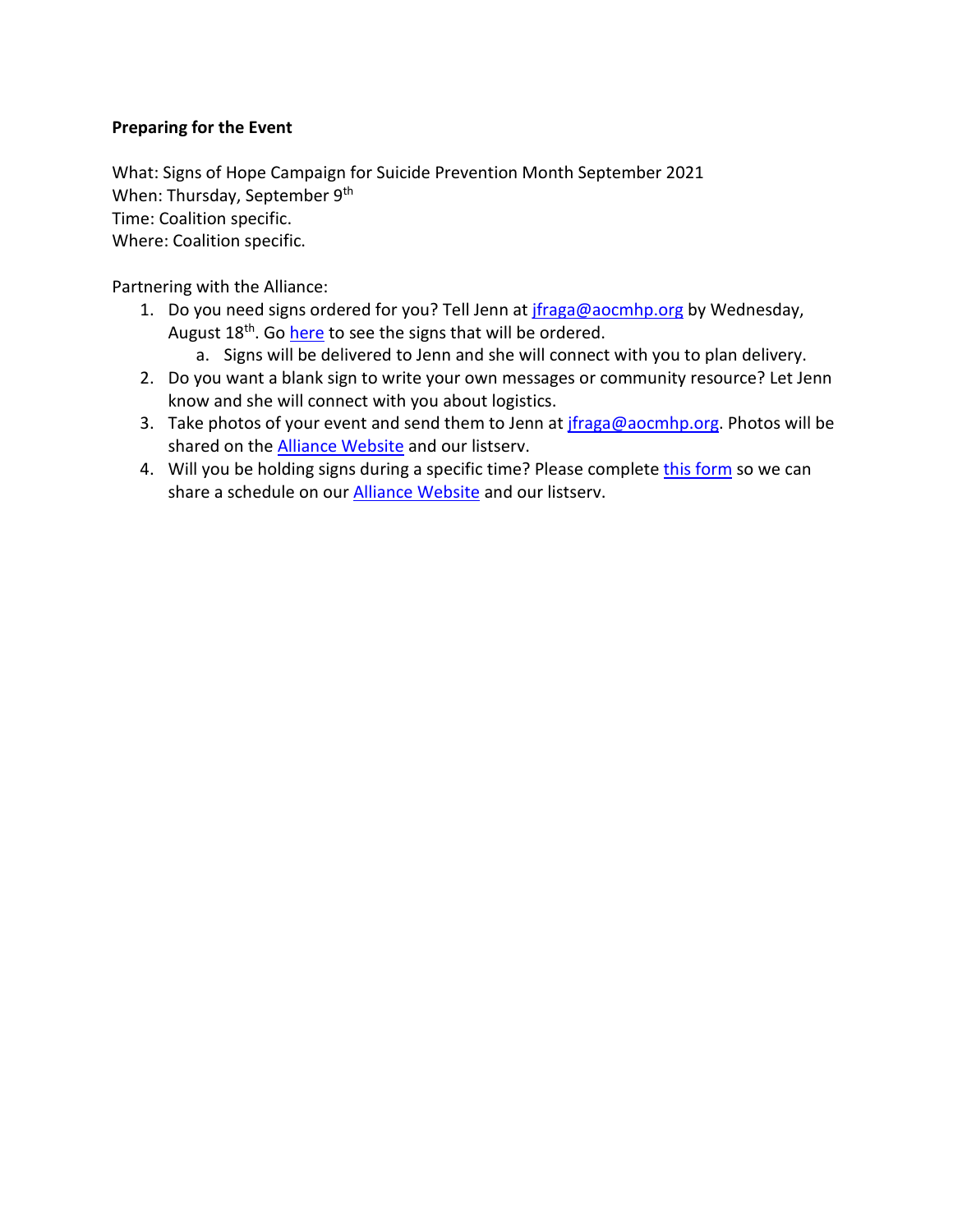#### **Press Release**

*Contact: Insert Coalition Contact Information OR use Alliance Contact information Annette Marcus, [amarcus@aocmhp.org](mailto:amarcus@aocmhp.org) Suicide Prevention Policy Manager, Oregon Alliance to Prevent Suicide* **Regional Suicide Prevention Coalitions Want You to Know Hope and Help is Around the Corner:**

Salem, Ore.; September 1, 2021 – On Thursday, September 9<sup>th</sup>, Regional Suicide Prevention [Coalitions](https://oregonalliancetopreventsuicide.org/regional-suicide-prevention-coalitions/) across the state will join together and hold Signs of Hope as a visible reminder to people that they are not alone, that communities are here to help, and who they can reach out to when help is needed. Joining this campaign are the Oregon Alliance to Prevent Suicide, regional suicide prevention coalitions, Lines for Life, and the Oregon chapter of the American Foundation for Suicide Prevention.

Highlighting stories of resilience, sharing strategies to deal with suicidal thoughts, and connecting people with needed resources are important ways that news organizations can help to prevent suicide.

"While the practical and mental health challenges brought on by COVID-19 and the Oregon wildfires over the past years are like none in our lifetime, everyday Oregonians and state and local organizations have been stepping in to support one another and to make it safe to ask for help. The Signs for Hope campaign helps people to remember that it is normal to struggle, that they are part of community that cares." - Annette Marcus, Oregon Alliance to Prevent Suicide

Defying many people's expectations, preliminary reports from the Oregon Health Authority and CDC indicate suicide rates did not increased in 2020. At the same time, Lines for Life and

Northwest Human Services report that traffic to their helplines have steadily increased. While there is no one explanation for this, we are hopeful that it reflects an increase in people's comfort in reaching out for help.

We invite you to join us in this movement to spread hope. Here are some tangible steps you can take:

- *Who to call or text if you or someone you know is in need of mental health support:*
- *1. Senior Loneliness Line: 503-200-1633*
- *2. Crisis Text Line: 741741*
- *3. National Suicide Hotline: 800-273-8255*
- *4. Trevor Project (LGBTQ+): 1-866-488-7386*
- *5. Veteran Crisis Line: 1-800-273-8255*
- 1. Get comfortable asking, "Are you okay" and listening to the answer by going [here](https://afsp.org/risk-factors-protective-factors-and-warning-signs)
- 2. Know the warning signs of suicide, including protective factors, by going [here](https://www.ruok.org.au/how-to-ask)
- 3. Participate in a webinar by the American Foundation for Suicide Prevention, such as Talk Saves Lives or More than Sad by going [here](https://afsp.org/chapter/oregon#programs)
- 4. Register for your local Question, Persuade, Refer (QPR) Suicide Prevention Training or Mental Health First Aid. Like CPR, this training will give you the life-saving skills and tools to help someone who has suicidal thoughts or a mental health crisis. **INSERT YOUR LOCAL RESOURCE HERE OR YOU CAN USE THIS LINK [HERE](https://mhfaoregon.org/)**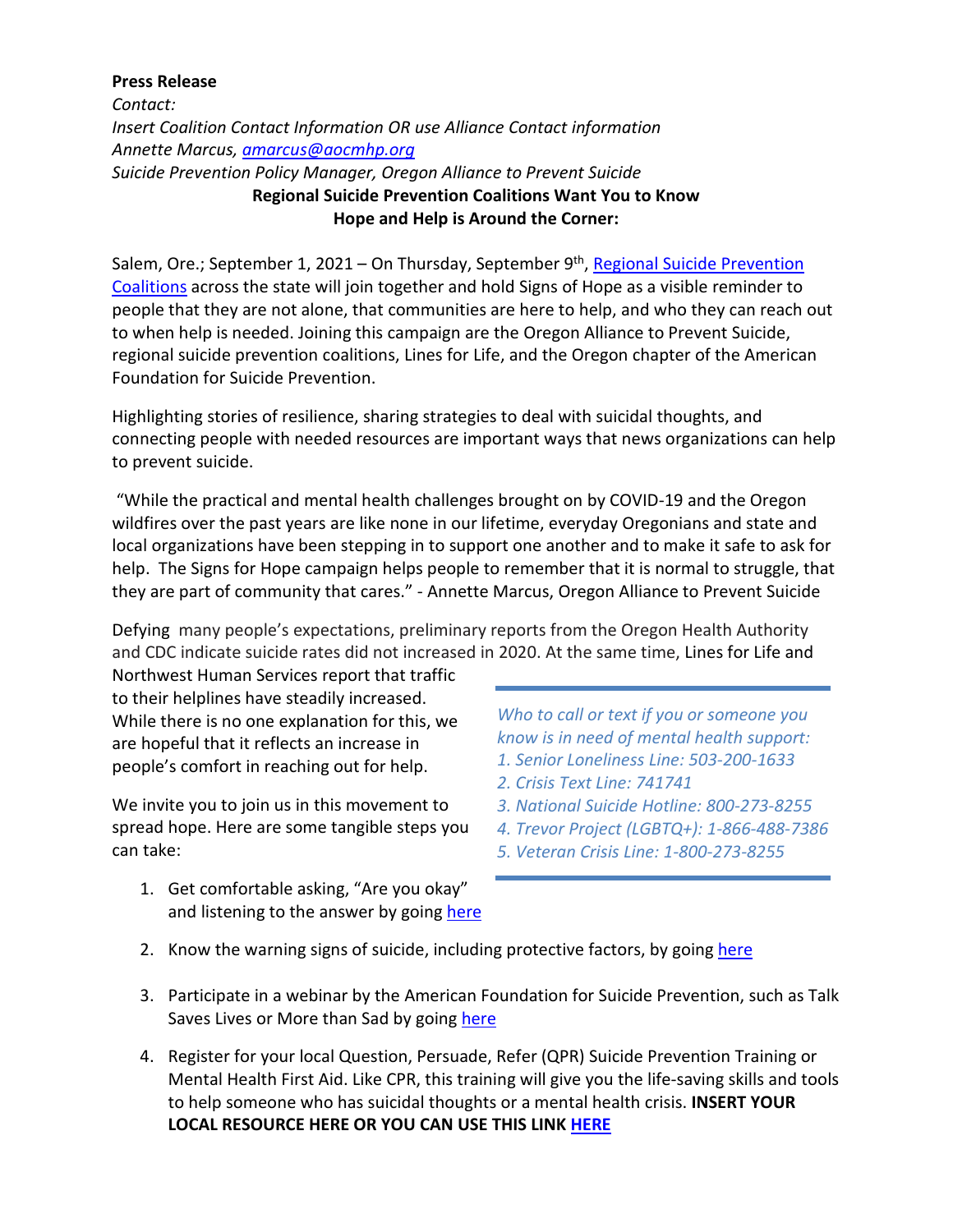#### **Ideas for Getting the Word Out**

- 1. Call your local media outlets to alert them about the event
	- a. [Here](http://www.dailynewsoregon.com/oregon_news_media_list.php) is a list of media lists across Oregon
		- i. http://www.dailynewsoregon.com/oregon news media list.php
	- b. [Here](https://sos.oregon.gov/blue-book/Pages/cultural/media-newspapers.aspx) is a second list of newspaper outlets across Oregon
		- i. [https://sos.oregon.gov/blue-book/Pages/cultural/media](https://sos.oregon.gov/blue-book/Pages/cultural/media-newspapers.aspx)[newspapers.aspx](https://sos.oregon.gov/blue-book/Pages/cultural/media-newspapers.aspx)
- 2. Connect with local media outlets after the event to show the success and connections made through the campaign
	- a. See [here](https://pamplinmedia.com/mop/157-news/428956-336754-county-staffers-rally-for-hope) for an example
- 3. Share information on available social media outlets
	- a. Make press releases into an image to share on Facebook or Instagram
- 4. Connect with local leaders, such as City Commissioners or other public leaders
	- a. [Here](https://sos.oregon.gov/blue-book/Pages/local-county.aspx) is a list of County Governments
- 5. If you are planning on standing in a certain spot at specific times of the day, include this when you connect with the media or share information about the event
- 6. Consider identifying a story of hope, help, or healing to share with local media
	- a. Please look at the **Breaking the Silence campaign** from Lines for Life for ideas

## **Safe Messaging**

"Safe messaging focuses on avoiding potentially harmful messaging content. Certain types of messages about suicide can increase the likelihood that at-risk individuals will consider or attempt suicide themselves. "

## *Framework for Successful Messaging*

A primary source for reporting guidelines is the *Framework for Successful Messaging* created by the National Action Alliance for Suicide Prevention. A full discussion of the *Framework* is available at <https://suicidepreventionmessaging.org/> The *Framework* is a resource to help programs and individuals messaging about suicide to develop content that is strategic, safe, positive, and makes use of relevant guidelines and best practices. The Suicide Prevention Resource Center's "Best Practices and Recommendations for Reporting on Suicide" document is also an excellent source. It is available at<https://reportingonsuicide.org/>

The National Action Alliance provides an overview of the framework with graphics at [https://suicidepreventionmessaging.org/sites/suicidepreventionmessaging.actionallianceforsui](https://suicidepreventionmessaging.org/sites/suicidepreventionmessaging.actionallianceforsuicideprevention.org/files/documents/FrameworkOverview_Apr2019.pdf) [cideprevention.org/files/documents/FrameworkOverview\\_Apr2019.pdf](https://suicidepreventionmessaging.org/sites/suicidepreventionmessaging.actionallianceforsuicideprevention.org/files/documents/FrameworkOverview_Apr2019.pdf)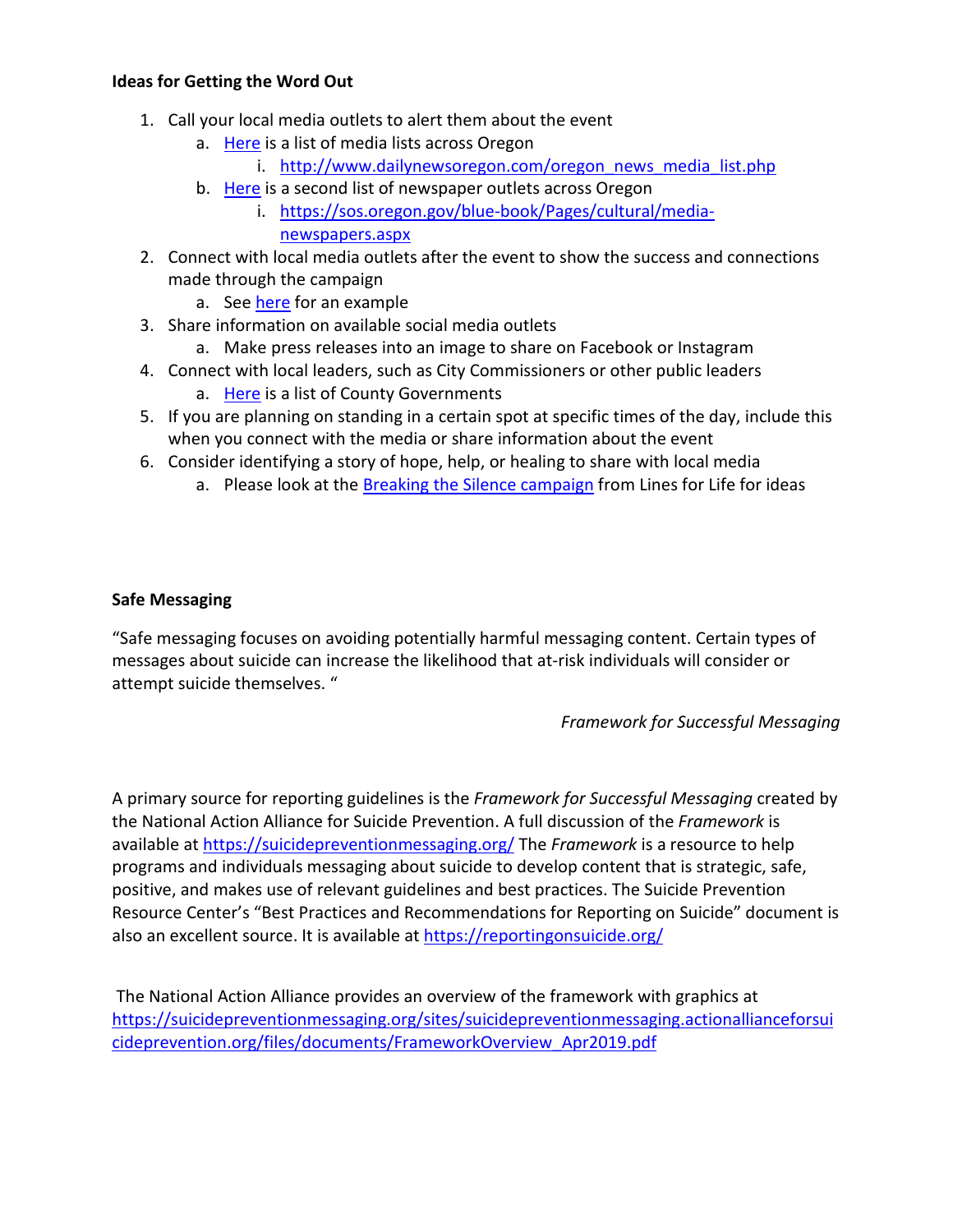

# **Framework for Successful Messaging**

Created by the National Action Alliance for Suicide Prevention as part of its focus to Change the Conversation about suicide and suicide prevention

The Framework is a comprehensive web-based resource that outlines four critical issues to consider when messaging to the public about suicide.



theActionAlliance.org | FOLLOW US: @ @